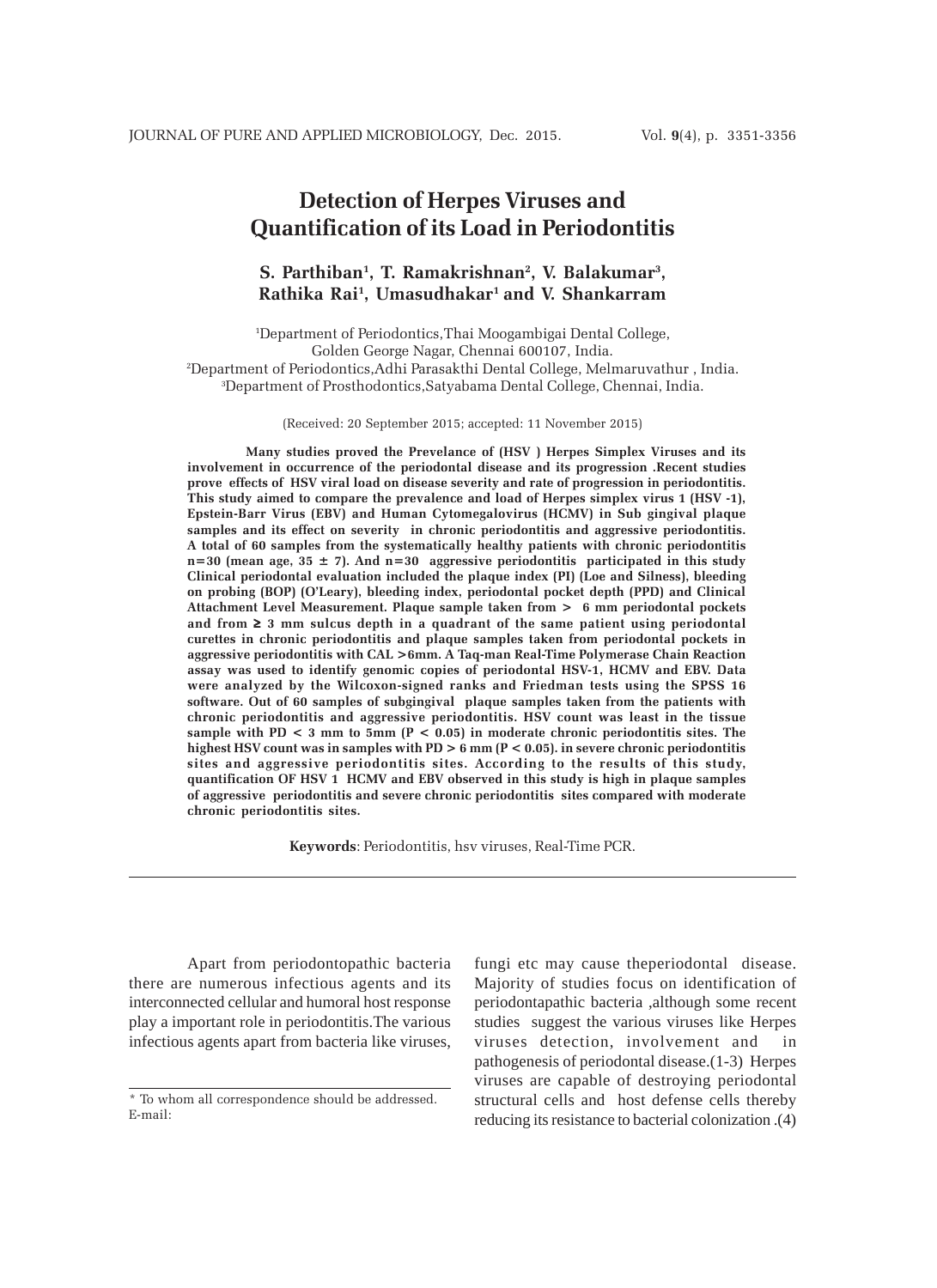Many studies have shown the presence of HSV viruses like Herpes simplex-1(HSV-1) Human cytomegalo virus(HCMV) and Epstein –Barr virus(EBV) in periodontal sites .Presence of this virus change the periodontal micro flora favoring a severe pathogenesis $3,5$ .

Many number of studies indicates increased frequency of specific members of the herpes viridae detection, such as EBV-1, HCMV and herpes simplex virus-1 (HSV-1) in various forms of periodontal diseases<sup>1, 4, 5</sup>.In which EBV-1 and HCMV may reside dormant in periodontal cells even after periodontal treatment<sup>6</sup> causing destruction of alveolar bone7,8 HSV-1 and HCMV synergistically populate porphyromonas gingivalis in periodontitis site<sup>9</sup>.

Although prevelance of hsv viruses in periodontal diseases were detected in these various studies<sup>10</sup>, definitive role of virus as a unibody causing periodontal disease Is not yet proved. HSV virus may modify microenvironment by reducing host immunity there by supporting periodontopathic bacteria to colonise in diseased site<sup>4</sup>. Thus the amount of destruction does not depend only on prevelance but also on virus load in diseased site<sup>10</sup>.

### **Objectives**

The current study regards to the detection and quantification of herpes viruses in chronic and aggressive periodontitis and correlate with the clinical parameters i.e Clinical attachment loss .there by showing the role of viral load in diseased sites . Subgingival plaque samples were collected from the diseased sites and quantification of HSV viruses is done with Real time PCR(RT-PCR). Study was done in Thai moogambigai dental college in deparment of periodontics.under the ethical clearance from Dr.MGR University And Research Institute.

#### **MATERIALS AND METHODS**

The study included n=60 patients (age range, 23 - 65 years) who needed a periodontal pocket elimination surgery. Chronic periodontitis patients( n=30 )displayed clinical attachment loss of 4 - 9 mm and gingival inflammation in at least 3 posterior teeth. Aggressive periodontititis patients( n=30 displayed 5-9mm clinical attachment loss in molars and incisors with radiographically

J PURE APPL MICROBIO*,* **9**(4), DECEMBER 2015.

seen vertical bone loss. Inclusion criteria were as follows: The patients did not have any systemic condition such as: diabetes, heart disease, asthma. absence of herpetic infection history and didn't have any history of antibiotic medication within the previous 2 months. None of the patients had previous periodontal surgery. They all had at least 20 teeth. They did not report the history of smoking, pregnancy or lactation. The patients were signed with consent form .

## **Clinical Procedure**

Patients screened with periodontal examinations included plaque index (PI), bleeding on probing (BOP), bleeding index, periodontal pocket depth (PPD) and clinical attachment level measurement, from cemento enamel junction (CEJ) to the deepest probable pocket depth,the measurements with Williams probe (Hu-Friedy, USA) in 6 parts: midfacial, midlingual, mesiofacial, mesiolingual, distofacial, distolingual aspects of each tooth. Sub gingival Plaque samples were taken with curettes from Chronic periodontitis patients in deep CAL >6mm and shallow pockets CAL>3mm in same patients and from aggressive periodontitis in CAL>6mm. The plaque samples were immediately immersed in a transport medium 500µl of Phosphate buffered saline (pH 8.0), transported in ice and stored at -20°C till assay.and given to hi tech diagnostics lab ,Chennai .

#### **Laboratory Procedures**

The subgingival plaque samples in Phosphate buffer solution (PBS )were microcentrifuged at 8,000rpm for 5minutes, supernatant discarded and the pellet was resuspended in 100µl of lysis broth (10 mmol/L Tris-HCl, 1.0 mmol/L EDTA, 1.0% Triton X-100, pH 8.0). The lysis broth was further vortexed and kept in water bath at 100°C for 5 minutes, cooled and centrifuged at 4000 rpm for 2 minutes and the supernatant was stored at -20°C .For viruses the last setup of 25 µL Taq Man PCR (including 5 µL of specimen, 12.5 µL Mater Universal mixtures, 5 pmol primer, 4 pmol Taq Man probe) was done. PCR quantification was performed using plasmid dilution (one-copy per mL). The detection process was as follows: 95°C for 10 minutes, followed by 50 cycles of 94 °C for 10 seconds, 60 °C for 32 seconds, and 72°C for 25 seconds. The reactions are done in a 7500 RT- PCR system tool .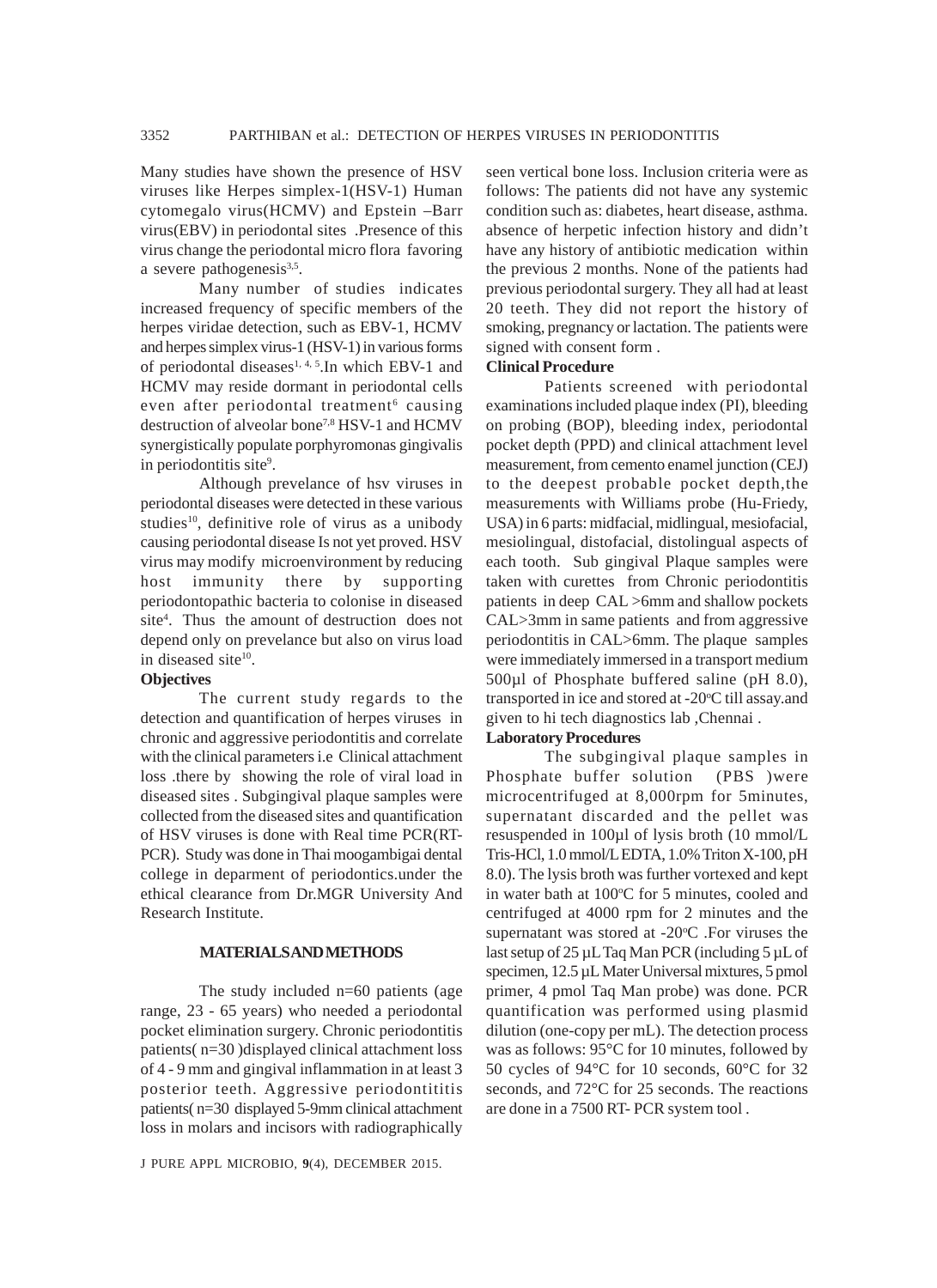#### **RESULTS**

Pairwise comparisons between plaque samples with CAL< 3 mm in CP and plaque samples with CAL > 6in Both CP AND AP mm were checked using the Wilcoxon-signed rank test. HSV-1,EBV and HCMV counts were compared with Friedman test. Differences if were statistically significant, pairwise comparison performed using a Wilcoxonsigned rank test.

The result on the comparison of each virus in plaque samples,  $cal \leq 3$  mm and  $cal > 6$  mm is demonstrated in the Table 1 and the results of the comparison between hsv-1, EBV and CMV counts in plaque samples are shown in Table 2.

## **Herpes simplex virus 1**

The HSV-1 count in subgingival plaque was more in sites more than CAL> 6mm and the load in the subgingival plaque samples with CAL  $\leq$ 3mm was minimal .statistically significant (P $\leq$ 0.05) (table 1)in both chronic periodontitis and aggressive periodontitis

# **Epstein-Barr Virus**

The EBV count in subgingival plaque sample was also more than its amount in the SUBGINGIVAL PLAQUE samples with CAL > 6 mm and the EBV load in CAL d" 3 mm was the least (Table 1). All the differences were statistically significant ( $P < 0.05$ ). in both chronic periodontitis and aggressive periodontitis.

### **Human Cytomegalovirus**

The HCMV count was similarly higher in subgingival plaque sample CAL> 6 mm. On the other hand, HCMV count was lower in  $CAL \leq 3$ mm samples (Table 1).in both chronic and aggressive periodontitis.

|  | <b>Table 1.</b> Based on the Freidman test. P-values less than |  |  |
|--|----------------------------------------------------------------|--|--|
|  |                                                                |  |  |

| <b>Groups</b>   | Mean ± SD                | <b>Median (Mean</b><br><b>Rank</b> ) | <b>Significant</b><br><b>Pairwise</b><br>Comparison | <b>P</b> Value |
|-----------------|--------------------------|--------------------------------------|-----------------------------------------------------|----------------|
| $HSV-1$         |                          |                                      |                                                     | 0.012          |
| CAL >6mm        | $5632 \pm 6934$          |                                      |                                                     |                |
| $CAL \leq 3$ mm | 103.34+422.98            | 0.00(1.23)                           | 0.00cPD > 6<br>$mm vs. PD \leq$<br>3mm              |                |
| <b>EBV</b>      |                          |                                      |                                                     | 0.00           |
| CAL > 6 mm      | $3170.24 \pm$<br>4877.76 | 837.00 (2.42)                        |                                                     |                |
| CALS3mm         | $113.22 \pm 416.25$      | 0.00(1.64)                           | 0.00 FPD > 6<br>$m m vs. PD \leq$<br>3mm            |                |
| <b>HCMV</b>     |                          |                                      |                                                     | 0.013          |
| $PD > 6$ mm     | $623.27 +$<br>1636.25    | 0.00(1.99)                           | $0.001$ PD > 6<br>$mm vs. PD \leq 3$<br>mm          |                |
| $PD \leq 3$ mm  | $119.38 \pm 405.67$      | 0.00(1.80)                           |                                                     |                |

0.05 are considered as statistically significant

**Table 2.** Based on the Freidman test. P-values less than 0.05 are considered as statistically significant

| <b>Groups</b>  | <b>Mean ± SD</b>        | <b>Median</b> | <b>P</b> Value |
|----------------|-------------------------|---------------|----------------|
| $PD > 6$ mm    |                         |               | 0.001          |
| $HSV-1$        | $5632 + 6934$           | O.OO          |                |
| <b>EBV</b>     | $3170.24 +$<br>4877.76  | O.OO          |                |
| <b>HCMV</b>    | $623.27 \pm$<br>1636.25 | O.OO          |                |
| $PD \leq 3$ mm |                         |               | 0.001          |
| $HSV-1$        | $103.34 + 422.9$<br>8   | O.OO          |                |
| <b>FBV</b>     | $113.22 +$<br>416.25    | O.OO          |                |
| <b>HCMV</b>    | $119.38 \pm$<br>405.67  | O.OO          |                |

J PURE APPL MICROBIO*,* **9**(4), DECEMBER 2015.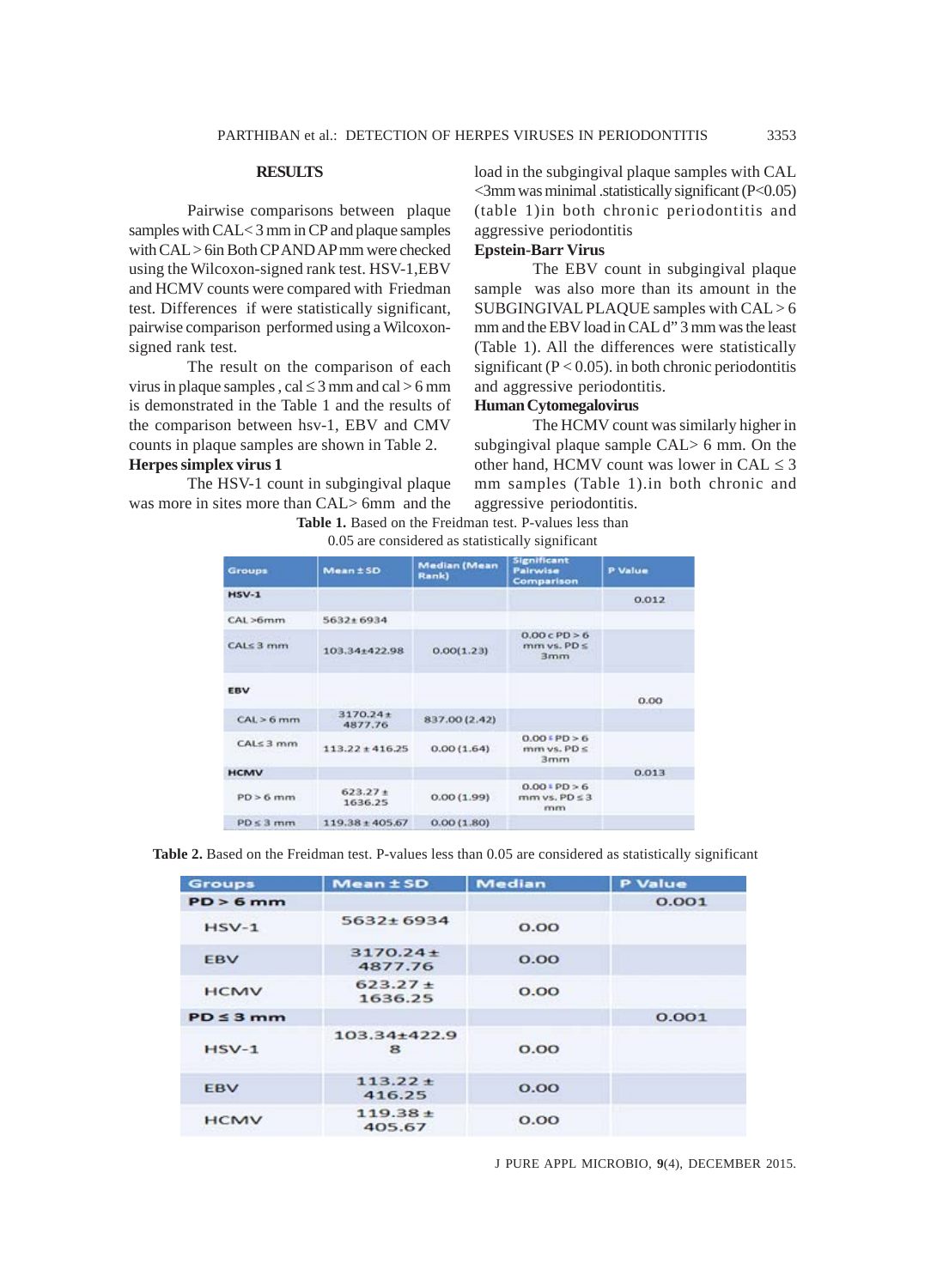### **Herpes Simplex -1-1, Human Cytomegalovirus and Epstein-Barr Virus Comparison**

In comparison of HSV-1, HCMV and EBV counts, the HSV-1 load was statistically higher in the PLAQUE samples with  $CAL > 6$  mm ( $P = 0.001$ ). In comparison of HCMV and EBV counts, the difference in PLAQUE samples with CAL < 3 mm was not statistically significant  $(P > 0.05)$ . On the other hand, EBV count was significantly higher than HCMV in tissue samples with  $PD > 6$  mm (P  $<$ 0.05) (Table 2). The frequency of HSV-1was 28% in PD > 6 mm in CP AND 32% IN CAL >6MM IN AP and 10.8% in PD d" 3 mm. The frequency of EBV in the same group was  $21.6\%$  in PD  $> 6$  mm and 8.1% in PD d" 3 mm.and HCMV was 20.8% in CAL>6MMand 5.1%in CAL <3mm similar in both chronic and aggressive periodontitis table 2

#### **DISCUSSION**

The Current Study Was Conducted To Detect HSV-1,HCMV And EBV In Subgingival Plaque Samples Of Chronic Periodontitis Patients And Aggressive Periodontitis Using The RT-PCR. We Observed The Highest Amount Of HSV-1in Samples With CAL> 6 Mm And The Highest Amount Of EBV and HCMV In CAL> 6 Mm Subgingival Plaque Samples Of Patients With Chronic Periodontitis And Aggressive Periodontitis. Many Studies Have Demonstrated The Association Between Herpes Viridae And The Periodontal Disease. Herpes Viruses Like EBV, HCMV, HSV And Human Herpes Virus (HHV 6-8) And Transfusion Transmitted Virus (TTV)( A New One )Causes Periodontal Disease<sup>10, 13, 14</sup>. Latency and reactivation of viruses other than its cytopathic properties effects periodontitis<sup>4</sup>. cytokine release during its reactivation produces destruction of periodontal tissues<sup>8</sup>. Latency of these viruses may have more damage To The Periodontal Regeneration<sup>10</sup>.

EBV and HSV-1 are mostly related to chronic and aggressive periodontitis. probing depth and attachment loss were higher in the presence of these viruses $12$ . Recent studies show the presence of viruses more in GCF sample collected between periodontitis and gingivitis $6,14$ -<sup>17</sup>. Few studies evaluated the frequency of viral presence in saliva and gingival tissues. In the study detection of high frequency of viral load was

J PURE APPL MICROBIO*,* **9**(4), DECEMBER 2015.

reported in the chronic periodontitis in comparison with healthy sites<sup>6, 10, 13, 15, 18-21</sup>. Present study confirmed the PRESENCE OF HSV -1 EBV and HCMV counts IN Chronic And Aggressive Periodontitis. As Many Studies Like Contreras et al. could not detect any VIRUS particles in healthy periodontal tissue<sup>1</sup>.Sample Collection In The Healthy Sites Less Than 3mm Cal Is Avoided . Most Studies Just End In Detection Of The Viruses Our Study Was Presented With The Viral Counts.Of HSV-1 ,EBV,HCMV detected.

Viral prevalence have been reported in different populations.in different studies Saygun in 2002 19, Turkish samples. Imbronito (18) and Bilichodmath<sup>13</sup> reported that HSV-1 and EBV-1 were more frequently associated with chronic periodontitis and aggressive periodontitis, respectively this study was done in a south indian population Though the percentages varied greatly for EBV: 78.9% 13, 46.7%, for HSV-1: 100% 13, 40%18 and for HCMV: 26.31%<sup>13</sup>, 50%<sup>18</sup>. In other studies, the results were similar in presence of the viral contents in samples.

 Though PCR Was The Most Preferred Detection Aid In Many Studies<sup>10</sup> or nested PCR<sup>13,</sup> 14, 18, 22 the present study we adopted RT-PCR. Polymerase chain reaction is a gene amplification method, which allows quantification of microorganisms with selective DNA segment manipulation<sup>23</sup>. Nested PCR has both advantages( specificity and sensitivity and disadvantages like false positive results due to its contamination susceptibility technique<sup>23</sup>. Real-time PCR is a more appropriate quantitative method for detection of viruses. Polymerase chain reaction is a qualitative test that just focuses on the existence of virus, which can be affected by confounding environmental factors. In addition, viruses like EBV and HCMV can remain latent in lymphocytes which are the normal inhabitants of periodontal sulcus and pocket wall; so, mere existence of viruses is not valuable enough $24$ .

Studies Like Saygun R et al.<sup>17</sup> Which Did Not Compare Their Test Group With A Normal Control Group; We Adopted Similar Study Comparing Samples With Cal < 3 Mm In Chronic Periodontitis And Cal > 6 Mm In Both Chronic And Aggressive Periodontitis<sup>17</sup>. Yildirim Et Al. Reported Hcmv And Ebv Detection In Kostmann syndrome with RT- PCR in 2006 (25, Saygun *et al*.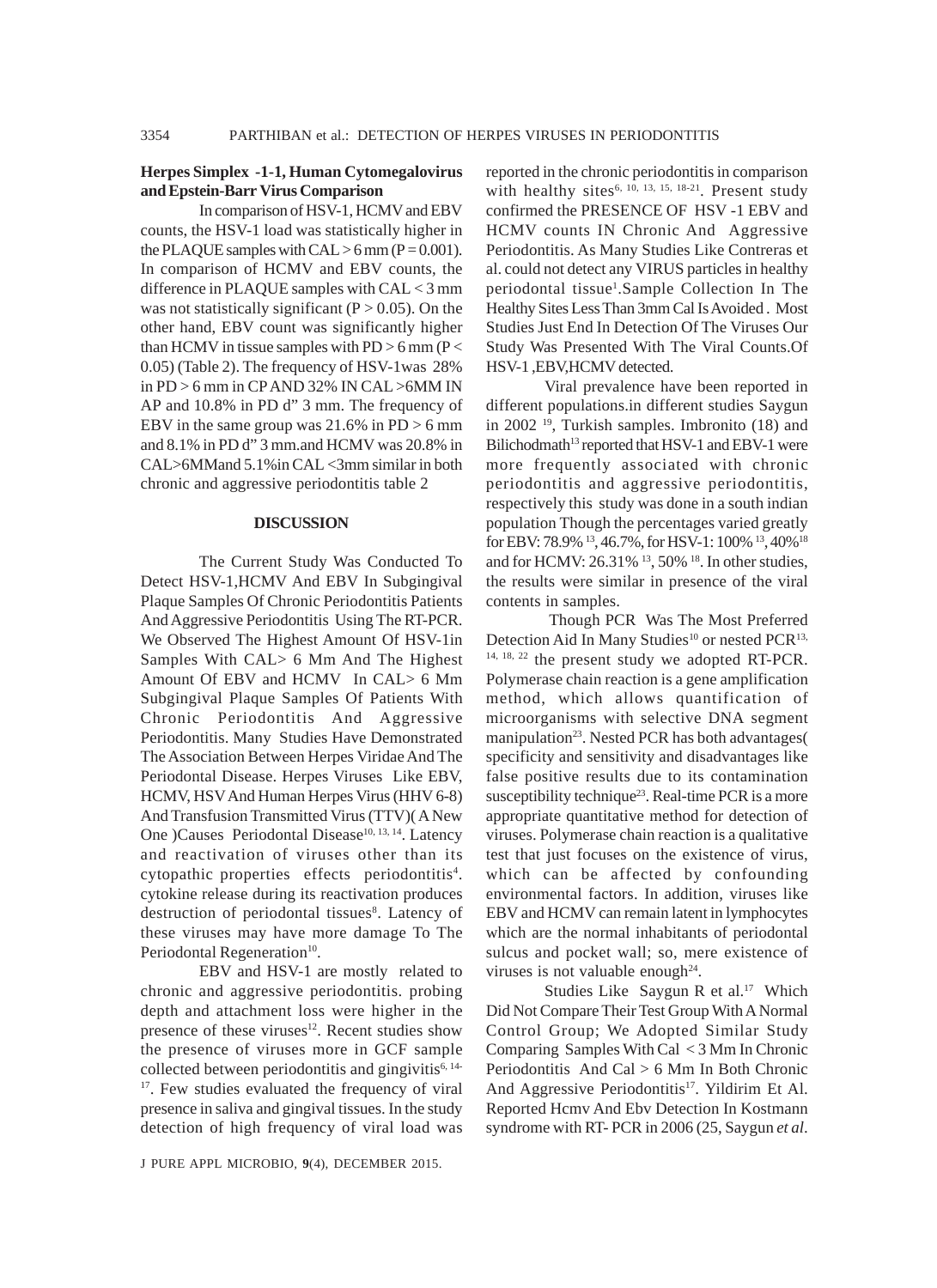classified chronic and aggressive periodontitis just by age range, which does not seem to be scientific<sup>17</sup>.OUR STUDY WE attach radiographic aids to vary the bone loss pattern to differentiate chronic and aggressive periodontitis.. The Aggressive Periodontitis Sites >6mm Showed More Viral Load.

We observed 13.5% HCMV and EBV-1 coinfection , 15%HSV-1 AND EBV COINFECTION in some samples CAL d" 3 mm and PD > 6 mm. This result was in line with Jahangirnezhad (10) and Kubar *et al.*,<sup>21</sup> studies that reported 52% HCMV and EBV-1 coinfection in aggressive periodontitis respectively. Kubar et al. also reported a 27% confection in chronic periodontitis26. Grenier *et al.,*14 showed higher copy number of HCMV presence in GCF of deep periodontal pockets which is in agreement with our study on tissue . They also postulated that periodontal therapy can eliminate EBV and HCMV, and reduce HSV in GCF.

Some difficulties of virus DNA extraction from subgingival plaque samples are as follows: 1) It is hard to collect witout contamination of blood and saliva , 2)low amount of plaque samples in aggressive periodontitis sites, and 3) absence of viable proteins in plaque samples to detect viral load accurately we suggest a cohort study for an investigation on the cause and effect relationship of the herpes viruses in the periodontal disease.

Current study demonstrated considerable number of viruses present in this sample population. and increase in load causing severity of disease or vice versa which remained a challenge to find.

#### **REFERENCES**

- 1. Contreras A, Umeda M, Chen C, Bakker I, Morrison JL, Slots J. Relationship between herpesviruses and adult periodontitis and periodontopathic bacteria. *J Periodontol.* 1999; **70**(5):478–84. doi: 10.1902/jop.1999.70.5.478. [PubMed] [Cross Ref]
- 2. Contreras A, Slots J. Herpesviruses in human periodontal disease. *J Periodontal Res*. 2000; **35**(1): 3–16. [PubMed]
- 3. Contreras A, Nowzari H, Slots J. Herpesviruses in periodontal pocket and gingival tissue specimens. *Oral Microbiol Immunol.* 2000; **15**(1): 15-8. [PubMed]
- 4. Mardirossian A, Contreras A, Navazesh M, Nowzari H, Slots J. Herpesviruses 6, 7 and 8 in HIV- and non-HIV-associated periodontitis. *J Periodontal Res*. 2000; **35**(5): 278-84. [PubMed]
- 5. Slots J, Contreras A. Herpesviruses: a unifying causative factor in periodontitis? *Oral Microbiol Immunol*. 2000; **15**(5): 277-80. [PubMed]
- 6. Contreras A, Slots J. Mammalian viruses in human periodontitis. *Oral Microbiol Immunol.* 1996; **11**(6): 381-6. [PubMed]
- 7. Contreras A, Falkler WJ, Enwonwu CO, Idigbe EO, Savage KO, Afolabi MB, et al. Human Herpesviridae in acute necrotizing ulcerative gingivitis in children in Nigeria. *Oral Microbiol Immunol.* 1997;**12**(5): 259-65. [PubMed]
- 8. Slots J, Sugar C, Kamma JJ. Cytomegalovirus periodontal presence is associated with subgingival Dialister pneumosintes and alveolar bone loss. *Oral Microbiol Immunol.* 2002; **17**(6): 369-74. [PubMed]
- 9. Slots J, Kamma JJ, Sugar C. The herpesvirus-Porphyromonas gingivalis-periodontitis axis. *J Periodontal Res*. 2003; **38**(3): 318–23. [PubMed]
- 10. Jahangirnezhad M. Subgingival Human Cytomegalovirus and Epstein Barr Virus in Patients with Aggressive Periodontitis in Ahwaz, *Iran. J Dent*. 2009; **6**(2): 63-6.
- 11. Nibali L, Atkinson C, Griffiths P, Darbar U, Rakmanee T, Suvan J, *et al.* Low prevalence of subgingival viruses in periodontitis patients. *J Clin Periodontol*. 2009; **36**(11): 928–32. [PubMed]
- 12. Das S, Krithiga GS, Gopalakrishnan S. Detection of human herpes viruses in patients with chronic and aggressive periodontitis and relationship between viruses and clinical parameters. *J Oral Maxillofac Pathol.* 2012; **16**(2): 203–9. [PMC free article] [PubMed]
- 13. Bilichodmath S, Mangalekar SB, Sharma DC, Prabhakar AK, Reddy SB, Kalburgi NB, et al. Herpesviruses in chronic and aggressive periodontitis patients in an Indian population. *J Oral Sci.* 2009; **51**(1):79–86. [PubMed]
- 14. Grenier G, Gagnon G, Grenier D. Detection of herpetic viruses in gingival crevicular fluid of patients suffering from periodontal diseases: prevalence and effect of treatment. *Oral Microbiol Immunol.* 2009;**24**(6):506–9. [PubMed]
- 15. Parra B, Slots J. Detection of human viruses in periodontal pockets using polymerase chain reaction. *Oral Microbiol Immunol*. 1996; **11**(5): 289–93. [PubMed]
- 16. Contreras A, Slots J. Active cytomegalovirus infection in human periodontitis. *Oral Microbiol Immunol.* 1998; **13**(4): 225-30. [PubMed]

J PURE APPL MICROBIO*,* **9**(4), DECEMBER 2015.